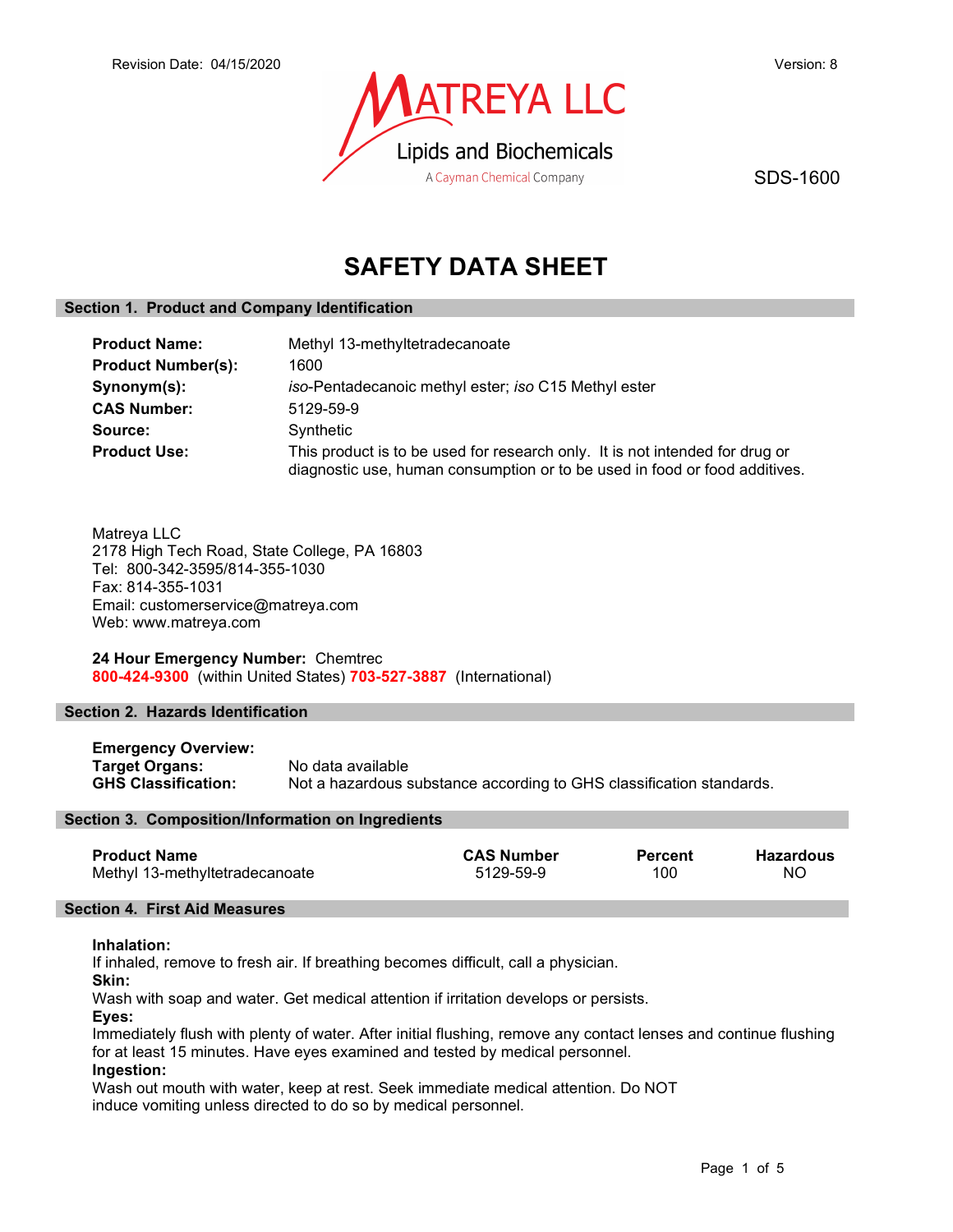#### Section 5. Fire Fighting Measures

#### Suitable extinguishing media:

Use dry chemical, alcohol-resistant appropriate foam, carbon dioxide, or water spray. Specific hazards arising from the chemical: No data available Special protective actions for fire fighters: No data available Special protective equipment for fire fighters: Wear breathing apparatus and use water spray to keep fire-exposed containers cool.

#### Section 6. Accidental Release Measures

### Personal precautions:

Wear appropriate personal protective equipment. After contact with skin, wash immediately with plenty of water.

### Environmental precautions:

Do not let product enter drains.

Methods and Materials for containment and cleaning up: Sweep up and keep in suitable, closed container for disposal.

#### Section 7. Handling and Storage

#### Precautions for safe handling:

Avoid contact with eyes, skin or clothing. Do not ingest. Use only with adequate ventilation. Keep sealed when not in use. Wear appropriate personal protective equipment.

#### Conditions for safe storage, including incompatibilities:

Recommended storage temperature: -20°C. Keep container tightly closed in a dry and well-ventilated place.

#### Section 8. Exposure Controls/Personal Protection

This product contains no substances with occupational exposure limit values.

#### Engineering Controls:

No specific ventilation required.

#### Personal Protective Equipment:

### Respiratory protection:

Respiratory protection is not required. Where protection from nuisance levels of dusts are desired, use type N95 (US) or type P1 (EN 143) dust masks. Use respirators and components tested and approved under appropriate government standards such as NIOSH (US) or CEN (EU).

# Hand protection:

For prolonged or repeated contact use protective gloves. Recommended: Nitrile rubber Eye protection:

Safety eyewear should be worn at all times to avoid exposure to liquid splashes, mists, or dusts. Recommended: Safety glasses with side shields or goggles.

# Skin protection:

Protective clothing should be selected specifically for the working place, depending on concentration and quantity of the hazardous substances handled. Recommended: Lab coat

#### Section 9. Physical and Chemical Properties

Appearance: Liquid **Odor:** No data available Odor threshold: Contract the Society of the No data available **pH:**  $\blacksquare$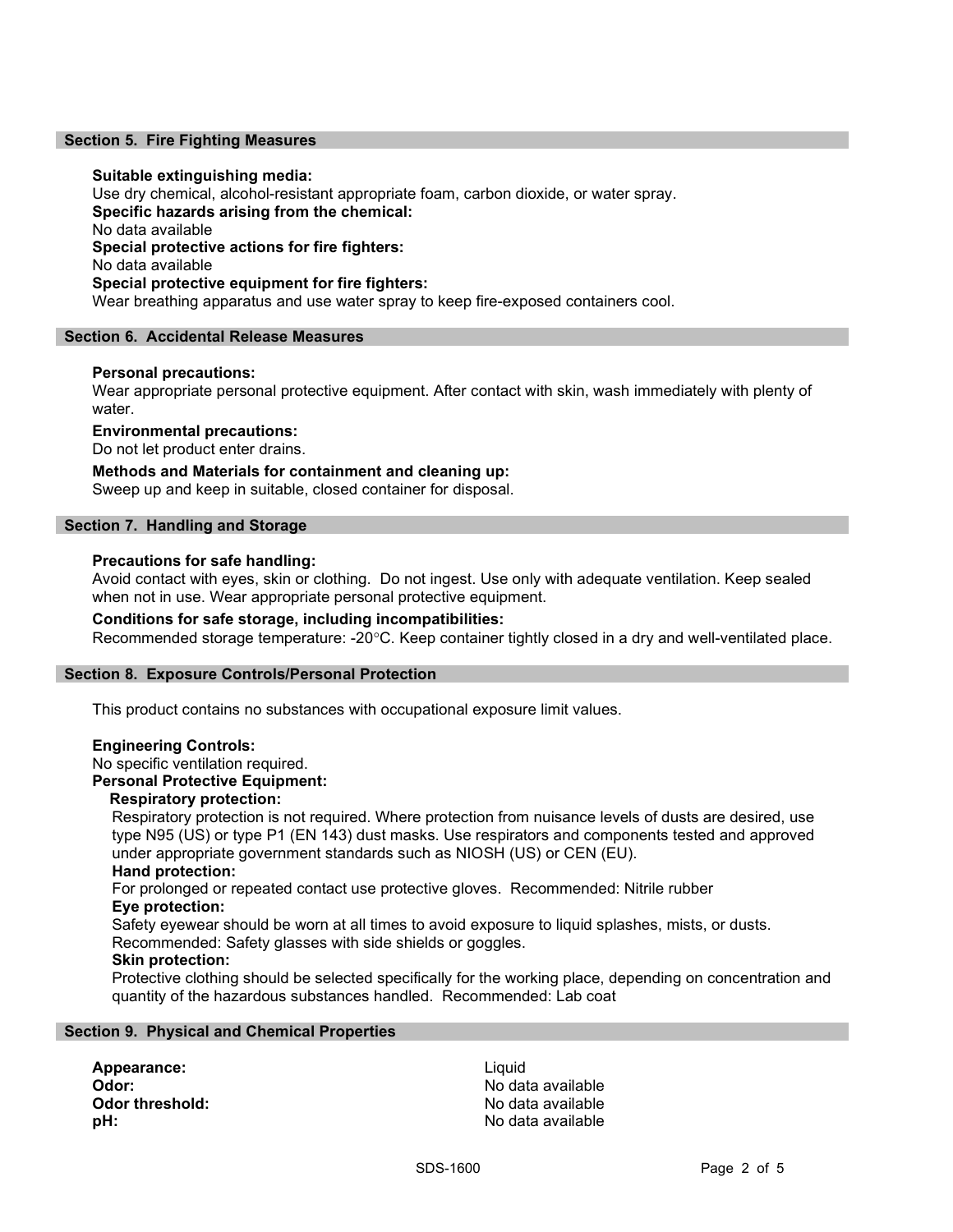- Melting/Freezing point: Melting/Freezing point: Initial boiling point and boiling range: No data available Flash point: No data available **Evaporation rate:** No data available Flammability (solid, gas): No data available Upper/Lower flammability or explosive limit: No data available Vapor pressure: No data available Vapor density: No data available Relative density: No data available Solubility (ies):<br> **Solubility (ies):** Chloroform, ethyl ether, ethanol<br> **Partition coefficient (n-octanol/water):** No data available Partition coefficient (n-octanol/water): Auto-ignition temperature: No data available Decomposition temperature: No data available Viscosity: No data available Molecular formula: C<sub>16</sub>H<sub>32</sub>O<sub>2</sub> Molecular weight: 256
- 

#### Section 10. Stability and Reactivity

#### Reactivity:

Stable under recommended storage conditions.

Chemical stability: Stable under recommended storage conditions.

Possibility of hazardous reaction: No data available

Conditions to avoid: No data available

Incompatible materials: No data available

Hazardous decomposition products: No data available

### Section 11. Toxicological Information

# Acute toxicity:

No data available

Skin corrosion / irritation: No data available

Serious eye damage / irritation:

No data available Respiratory or skin sensitization:

No data available

Germ cell mutagenicity: No data available

#### Carcinogenicity:

No component of this product present at levels greater than or equal to 0.1% is identified as a carcinogen or potential carcinogen by IARC, ACGIH, NTP or OSHA.

Reproductive toxicity: No data available

Specific target organ toxicity - single exposure: No data available

Specific target organ toxicity - repeated exposure: No data available

Aspiration hazard: No data available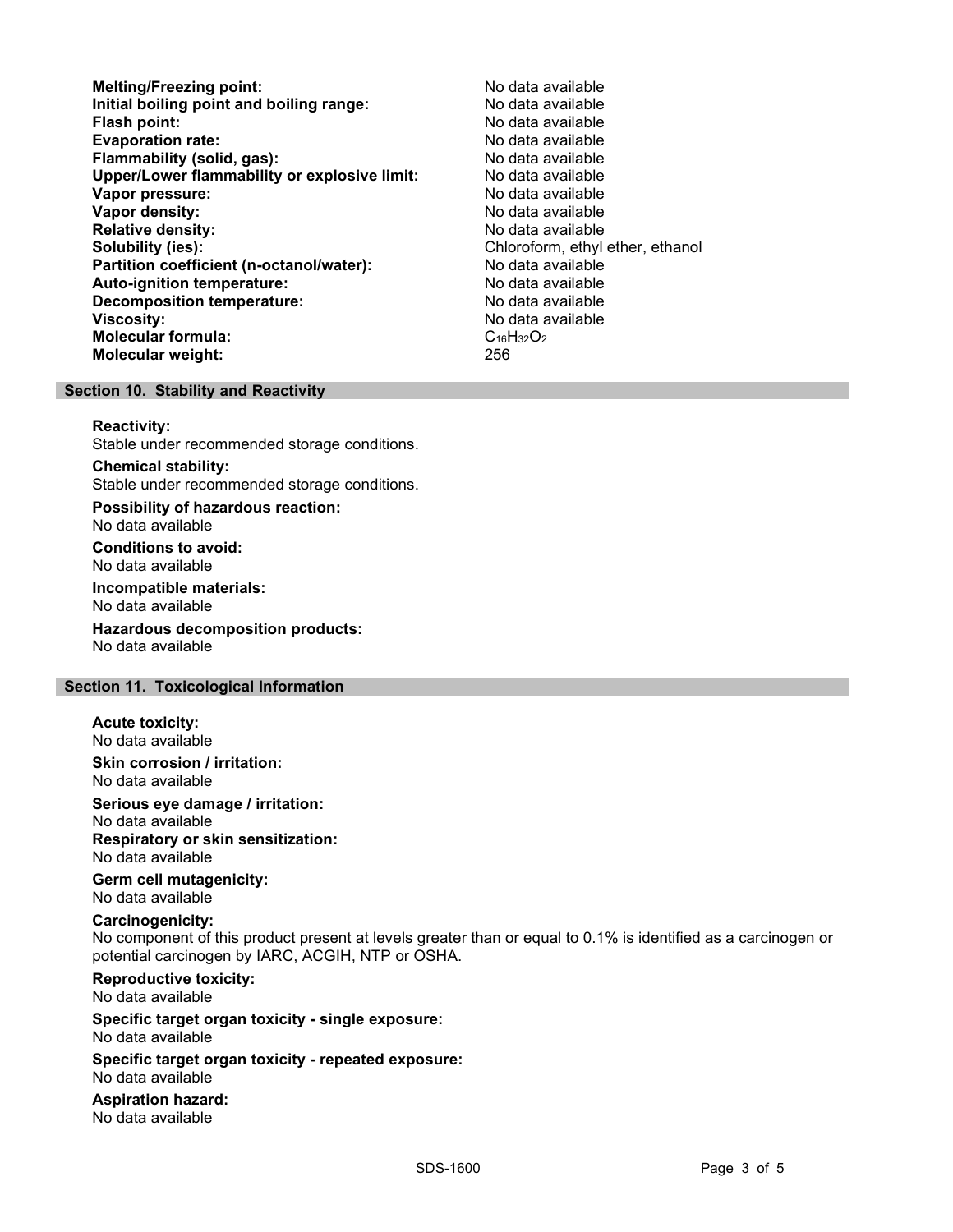#### Section 12. Ecological Information

#### Toxicity:

No ecological data available for this product. Persistence and degradability: No data available Bioaccumulative potential: No data available

Bioaccumulation: No data available

Mobility in soil: No data available Other adverse effects:

No data available

#### Section 13. Disposal Consideration

#### Disposal methods:

Observe all federal, state and local environmental regulations.

#### Section 14. Transportation Information

| DOT (US)<br><b>UN Number:</b>                       | Not dangerous goods |
|-----------------------------------------------------|---------------------|
| <b>Land Transport ADR/RID</b><br><b>UN Number:</b>  | Not dangerous goods |
| <b>Maritime Transport IMDG</b><br><b>UN Number:</b> | Not dangerous goods |
| <b>Air Transport ICAO/IATA</b><br><b>UN Number:</b> | Not dangerous goods |

# Section 15. Regulatory Information

| <b>Product Name</b>            | <b>CAS Number</b> |
|--------------------------------|-------------------|
| Methyl 13-methyltetradecanoate | 5129-59-9         |

#### SARA 302 Components:

No chemicals in this material are subject to the reporting requirements of SARA Title III, Section 302.

#### SARA 313 Components:

This material does not contain any chemical components with known CAS numbers that exceed the threshold (De Minimis) reporting levels established by SARA Title III, Section 313.

#### SARA 311/312 Hazards:

No 311/312 SARA Hazards

#### California Prop. 65 Components:

This product does not contain any chemicals known to State of California to cause cancer, birth, or any other reproductive defects.

#### DSL/NDSL status:

This product contains the following components that are not on the Canadian DSL nor NDSL lists.